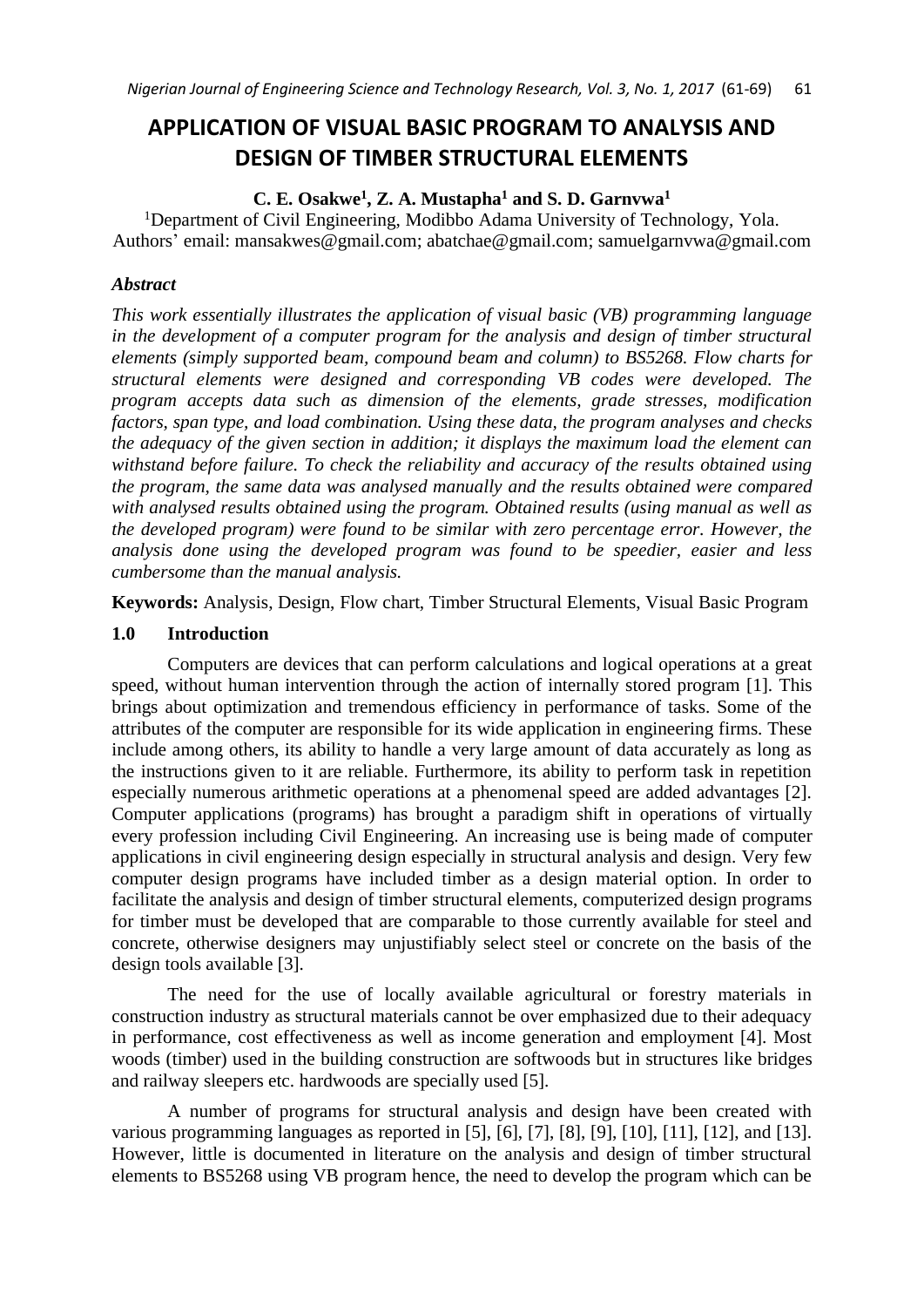used in the analysis and design of timber structural elements (limited to solid beam and column only within the scope of this research work).

VB is derived from the BASIC programming language. It is a Microsoft window programming language, created in an integrated development environment (IDE). A program for the Simulation of Numerical Iterations using VB program was developed by [14]. In the research work undertaken, the merit of VB as a Program (developed and used for the simulation of numerical iteration) was highlighted in contrast to difficulties faced when solving numerical iterations analytically.

#### **2.0 Methodology**

The methodology adopted in carrying out this work includes: manual analysis and design of the timber structural elements (solid beam and column) in accordance with the procedures outlined in [15], designing of flow chart for the two structural elements and coding of the program using VB 2010. The main stages of timber structural element design process are summarized in the flowcharts in Figures 1 and 2 respectively.



Figure 1.Summary of beam design process (Program sequence for beam design).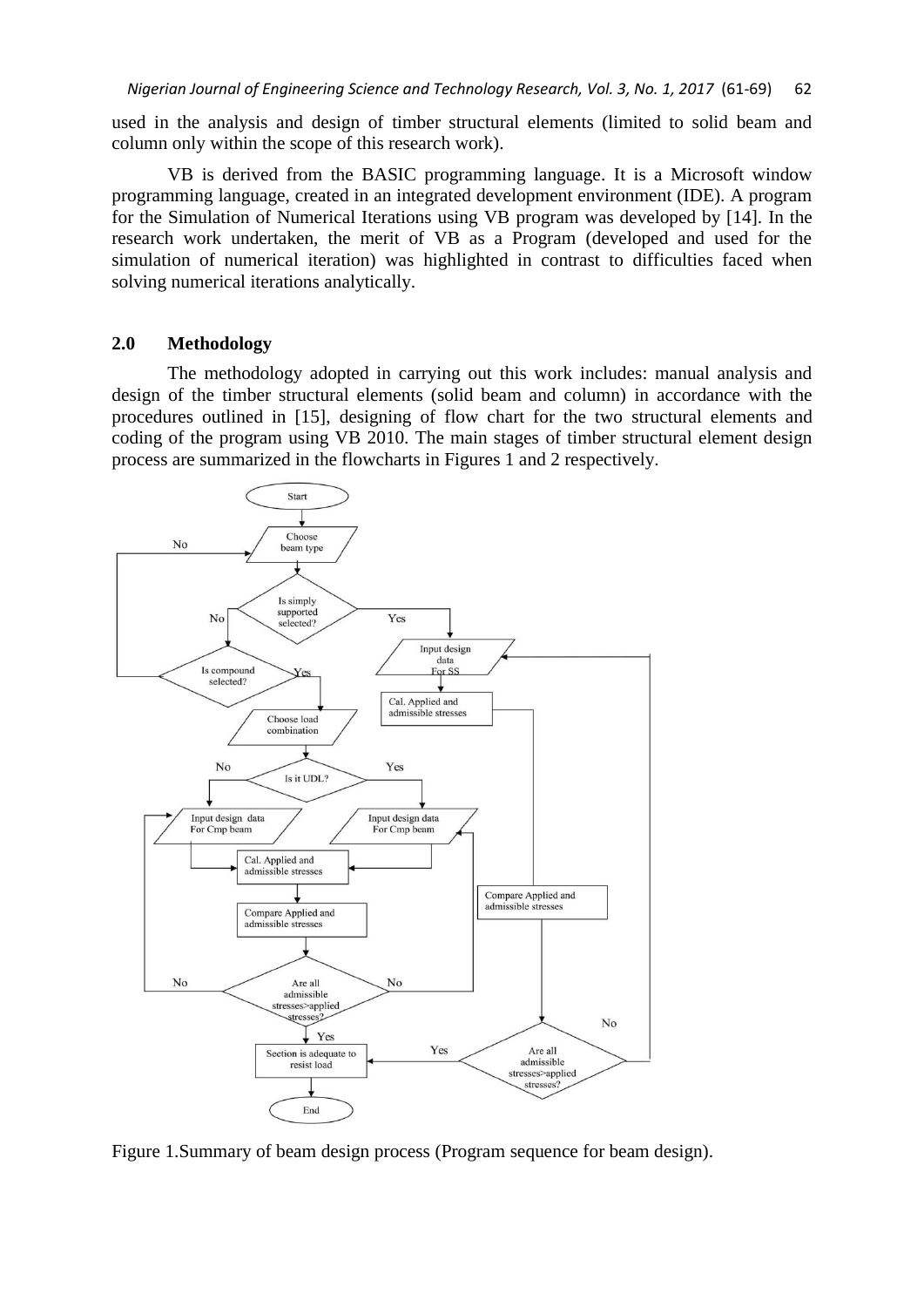Where: SS means simply supported; Cmp: Compound; UDL: uniformly distributed load and Cal is calculate.



Figure 2.Summary of column design process (Program sequence for column design).

Where: MF means Modification Factor.

## **2.1 Design Parameters**

#### **2.1.1 Permissible Stress Design**

When using permissible stress design, a margin of safety is introduced by considering structural behavior under working/service load conditions and comparing the stresses induced with permissible values. The permissible values are obtained by dividing the failure stresses by an appropriate factor of safety. The applied stresses are determined using elastic analysis techniques, i.e. *Stress induced by working loads*  $\leq \frac{failure \ stress}{factor \ of \ safety}$ .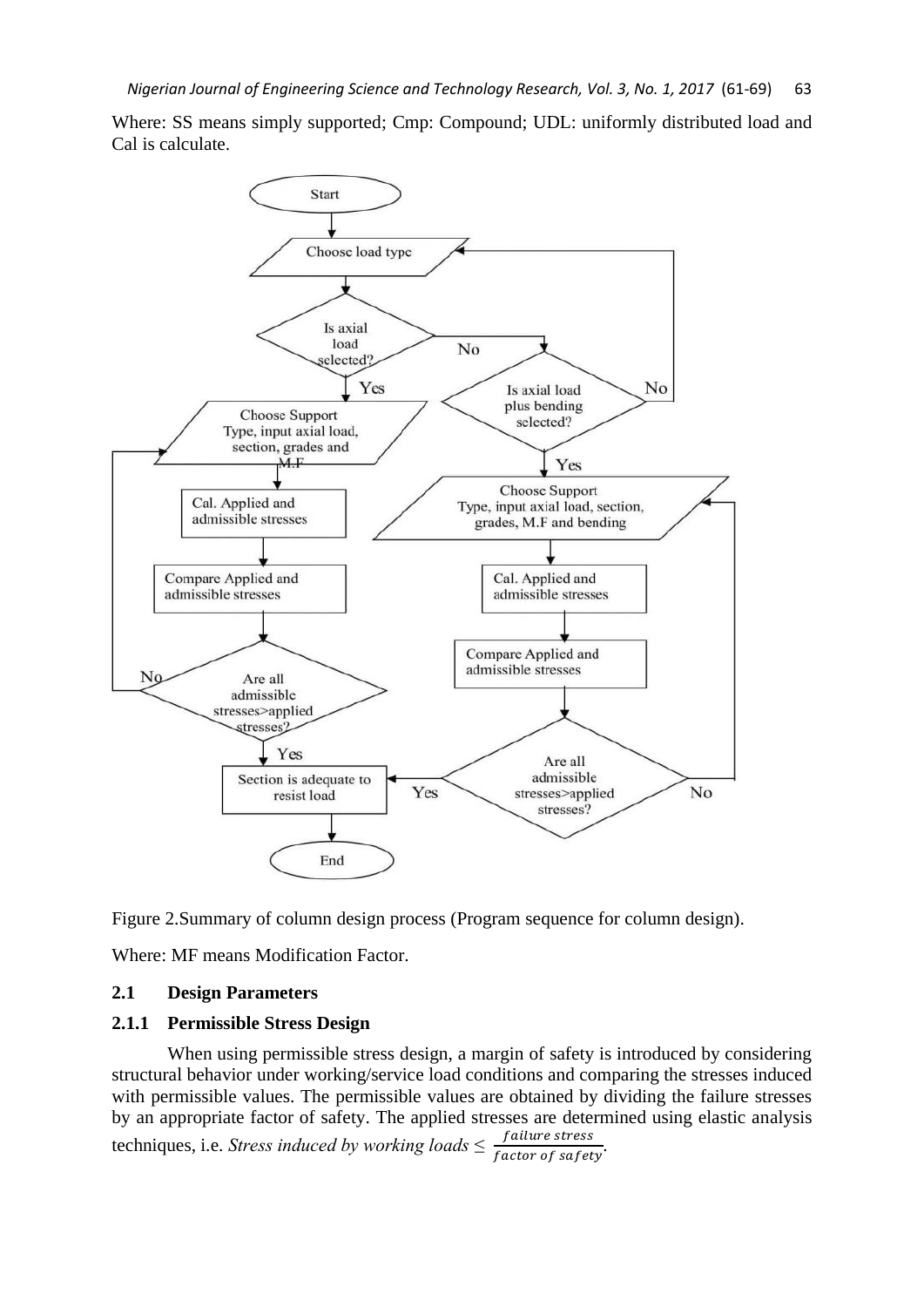This is the philosophy adopted in the timber design code according to BS 5268. Since BS 5268 is a permissible stress design code, mathematical modeling of the behavior of timber elements and structures is based on assumed elastic behavior. In general, when designing to satisfy strength requirements (e.g. axial, bending or shear strength) the following relationship must be satisfied: *Applied stress* ≤ *Permissible stress.*

The applied stresses are calculated using elastic theory, and the permissible stresses are determined from the code using the appropriate values relating to the strength classification multiplied by the modification factors which are relevant to the stress condition being considered [16].

Permissible stress = Grade Stress x Modification Factors (BS5268 designates the modification factors as k.).

#### **2.1.2 Modes of Failure**

The modes of failure of timber elements include failure due to the following: Bending failure, Shear failure, Bearing failure and Deflection failure.

In the design of each of the elements, the above failures are checked against the admissible stresses of each of the element under consideration.

The applied stresses are as given in [15] thus:

- $\sigma_{\text{m,a},\perp} = \frac{6M}{\text{h}h^2}$  $\frac{6m}{bh^2}$  ..........eqn 1
- $\tau_a \equiv \frac{3V}{2bh}$  …… eqn 2, where V is the maximum shear force of the section; b and h are the breadth and depth of section respectively.
- $\sigma_{c,a,\perp} = \frac{P}{\text{being area}}$  ……... eqn 3, where P is the applied point load
- $\delta_a = \frac{5 \text{WL}^4}{384 \text{F}}$  $\frac{5WL^4}{384E_{\text{min}} I_{xx}} + \frac{12WL^2}{5 E_{\text{min}} \rho}$  $\frac{1200 \text{ E}}{5 \text{ E}_{\text{min}} \text{A}}$ ......eqn 4, where w is uniformly distributed load, M is the maximum moment of the section, E<sub>min</sub>is the minimum modulus of elasticity, A is the total cross-sectional area and  $I_{xx}$  is the moment of inertia about x-x axis

The Permissible stresses are given thus:

- $\sigma_{m, \alpha dm, ||} = \sigma_{m, g, ||} K_2K_3K_6K_7K_8$ (as appropriate) ........eqn 5
- $\sigma_{m,g,\parallel}$  Is the grade bending stress parallel to the grain,
- $\tau_{adm} = \tau_a K_2 K_3 K_5 K_8$  (as appropriate) …………eqn 6

Where  $\tau_q$  is the grade shear stress parallel to the grain.

- $\delta_p = 0.003 \times \text{span} \dots \dots \text{eqn}$  7
- $\bullet$   $\sigma_{c,a} \leq \sigma_{c,adm}$
- $\bullet$   $\sigma_{c,adm,\perp} = \sigma_{c,a,\perp} K_2K_3K_8\ldots$ eqn 8
- $\sigma_{c,\parallel} = \sigma_{c,q,\parallel} K_3 \dots$  eqn 9. Where;

 $K_2$ , relates to the moisture content of the timber; $K_3$ , relates to the duration of the load on the timber; $K_6$ , relates to the shape of the cross-section of the element being considered;  $K_7$ , relates to the depth of the section being considered; $K_8$ , relates to the existence of structural elements enabling load sharing and  $K_{12}$ , relates to the slenderness of columns.

 $\sigma_{m,a,\perp}$ =Applied bending stress perpendicular to the grain

 $\sigma_{m,adm,\perp}$ =Permissible bending stress perpendicular to the grain

 $\sigma_{c,a,\parallel}$ =Applied compressive stress parallel to the grain

 $\sigma_{c,adm, \parallel}$  Permissible compressive stress parallel to the grain

 $\tau_a$ =Applied shear stress;  $\tau_{adm,||}$ =Permissible shear stress

 $\sigma_{c,a,\perp}$ = Applied bearing stress;  $\sigma_{c,adm,\perp}$  =Permissible bearing stress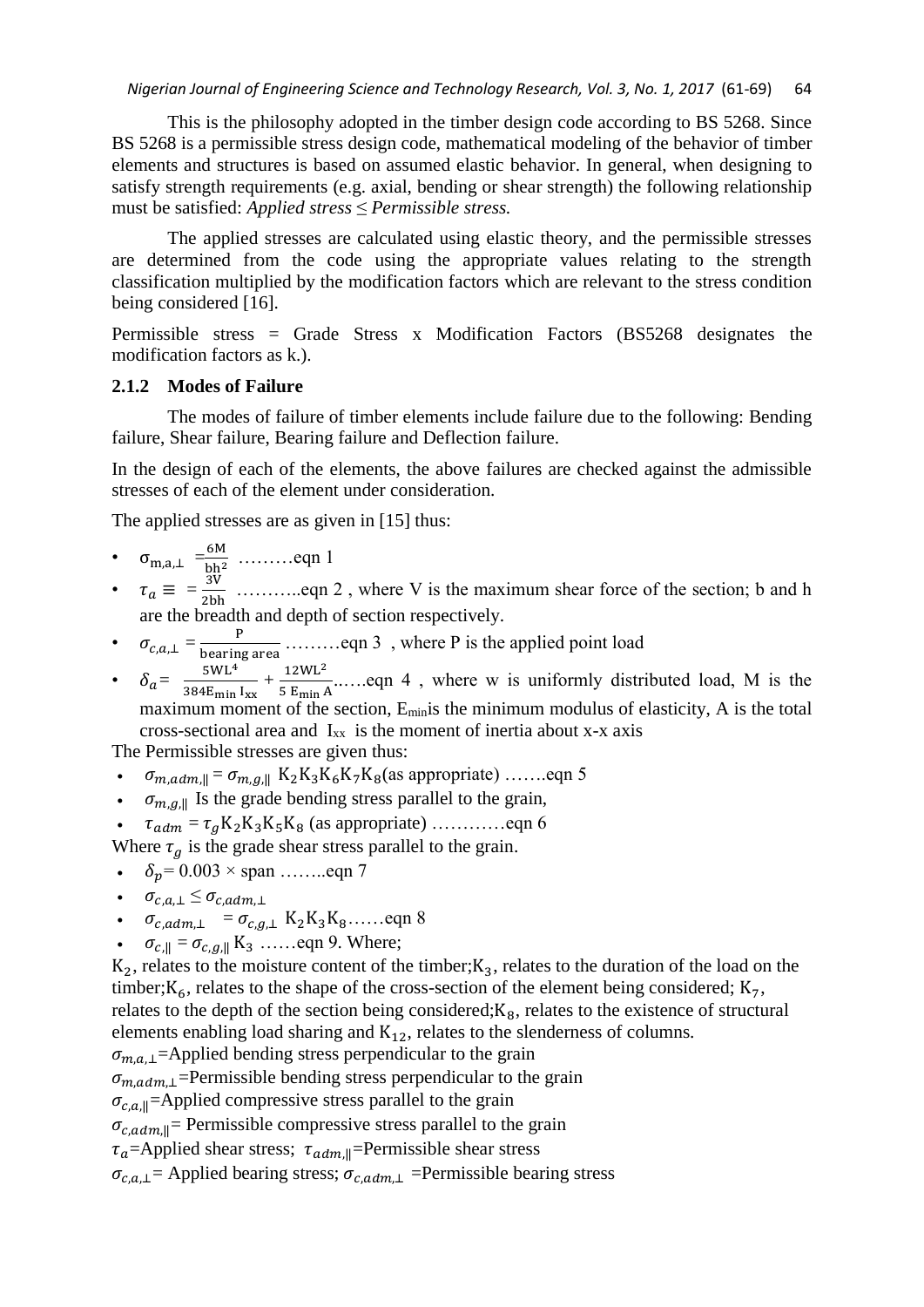$\delta_a$ =Applied deflection; $\delta_p$ =Permissible deflection

**2.2 Design Data:** Data as given in tables 1-5 are design data/parameters adopted by the researcher.

## Table 2: Design data for Compound solid beam under the action of uniformly distributed load throughout the length of the member

| Width of section           | 75 <sub>mm</sub>  |
|----------------------------|-------------------|
| Depth of section           | 250 <sub>mm</sub> |
| Span of section            | 3000mm            |
| Uniformly distributed load | 3KN/m             |
| <b>Strength Class</b>      | C <sub>16</sub>   |

## Table 3: Design data for Compound solid beam under the action of uniformly distributed load throughout the length of the member and a point load acting at mid span

| $75$ mm           |
|-------------------|
| 250 <sub>mm</sub> |
| 3000mm            |
| 3KN/m             |
| 4KN               |
| C <sub>16</sub>   |
|                   |

## Table 4: Design data for column under the action of axial load

| Width of section  | $75$ mm       |
|-------------------|---------------|
| Depth of section  | 150mm         |
| Span of section   | 3400mm        |
| Axial load        | 12KN          |
| GRADE (of Timber) | GS (RED WOOD) |

#### Table 5: Design data for column under the action of axial load and bending

| Width of section  | 100 <sub>mm</sub> |
|-------------------|-------------------|
| Depth of section  | 100 <sub>mm</sub> |
| Span of section   | 3700mm            |
| Axial load        | 10KN              |
| Bending           | 3KNm              |
| GRADE (of Timber) | GS (RED WOOD)     |
|                   |                   |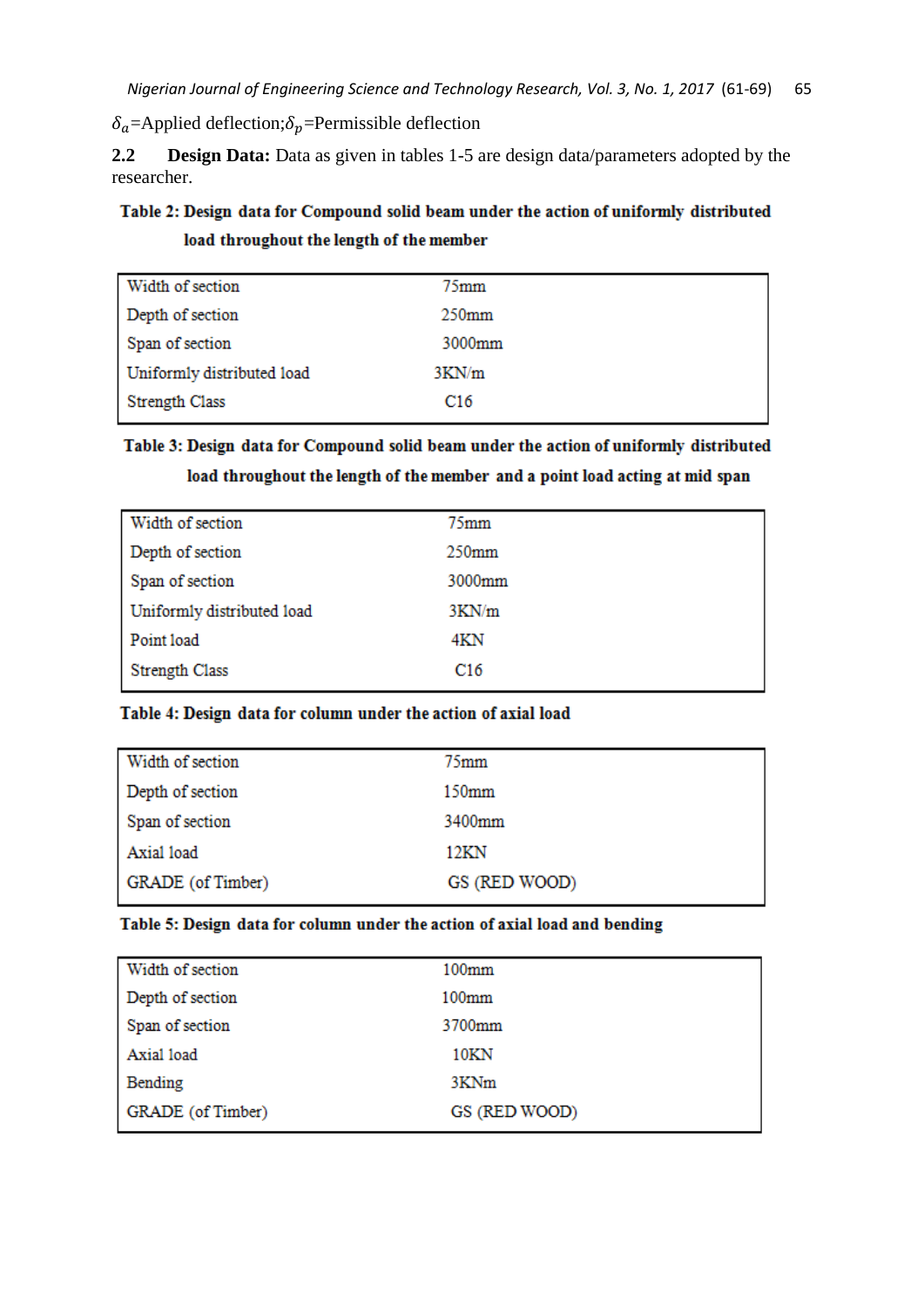## **3.0 Results and Discussion**

**3.1 Results:** Results presented in tables 6-10 are results obtained from manual method vis-à-vis the developed program. It further highlights comparatively the error (%) using the two methods.

## Table 6. Simply Supported beam subjected to point load at mid-span: Adequacy check

|                | ADMISSIBLE/PERMISSIBLE        | <b>MANUAL</b>      | PROGRAM       | %ERROR   |
|----------------|-------------------------------|--------------------|---------------|----------|
| S/N            | <b>STRESSES</b>               | <b>CALCULATION</b> | <b>RESULT</b> |          |
|                |                               | <b>RESULT</b>      |               |          |
| $\mathbf{1}$   | Admissible bending $(N/mm^2)$ | 5.41               | 5.41          | $\Omega$ |
| $\overline{2}$ | Admissible shear $(N/mm^2)$   | 0.67               | 0.67          | 0        |
| 3              | Admissible bearing $(N/mm^2)$ | 1.70               | 1.70          | 0        |
| 4              | Admissible deflection (mm)    | 9.00               | 9.00          | $\bf{0}$ |
| $\overline{5}$ | Applied bending $(N/mm^2)$    | 9.60               | 9.60          | $\bf{0}$ |
| 6              | Applied shear $(N/mm^2)$      | 0.40               | 0.40          | 0        |
| 7              | Applied bearing $(N/mm^2)$    | 0.89               | 0.89          | 0        |
| 8              | Applied deflection (mm)       | 6.86               | 6.86          | $\Omega$ |
| 9              | Max. bending moment (KNm)     | 7.50               | 7.50          | 0        |
| 10             | Max. shear force (KN)         | 5.00               | 5.00          | $\bf{0}$ |

Table 7. Compound beam Subjected to UDL only: Adequacy check

| S/N            | ADMISSIBLE/PERMISSIBLE        | <b>MANUAL</b>      | <b>PROGRAM</b> | %ERROR   |
|----------------|-------------------------------|--------------------|----------------|----------|
|                | <b>STRESSES</b>               | <b>CALCULATION</b> | <b>RESULT</b>  |          |
|                |                               | <b>RESULT</b>      |                |          |
| $\mathbf{1}$   | Admissible bending $(N/mm^2)$ | 5.95               | 5.95           | $\Omega$ |
| $\overline{2}$ | Admissible shear $(N/mm^2)$   | 0.74               | 0.74           | 0        |
| 3              | Admissible bearing $(N/mm^2)$ | 1.87               | 1.87           | 0        |
| 4              | Admissible deflection (mm)    | 9.00               | 9.00           | $\Omega$ |
| 5              | Applied bending $(N/mm^2)$    | 4.32               | 4.32           | $\Omega$ |
| 6              | Applied shear $(N/mm^2)$      | 0.36               | 0.36           | $\Omega$ |
| 7              | Applied bearing $(N/mm^2)$    | 0.80               | 0.80           | $\Omega$ |
| 8              | Applied deflection (mm)       | 6.18               | 6.18           | $\Omega$ |
| 9              | Max. bending moment (KNm)     | 3.38               | 3.38           | 0        |
| 10             | Max. shear force (KN)         | 4.50               | 4.50           | 0        |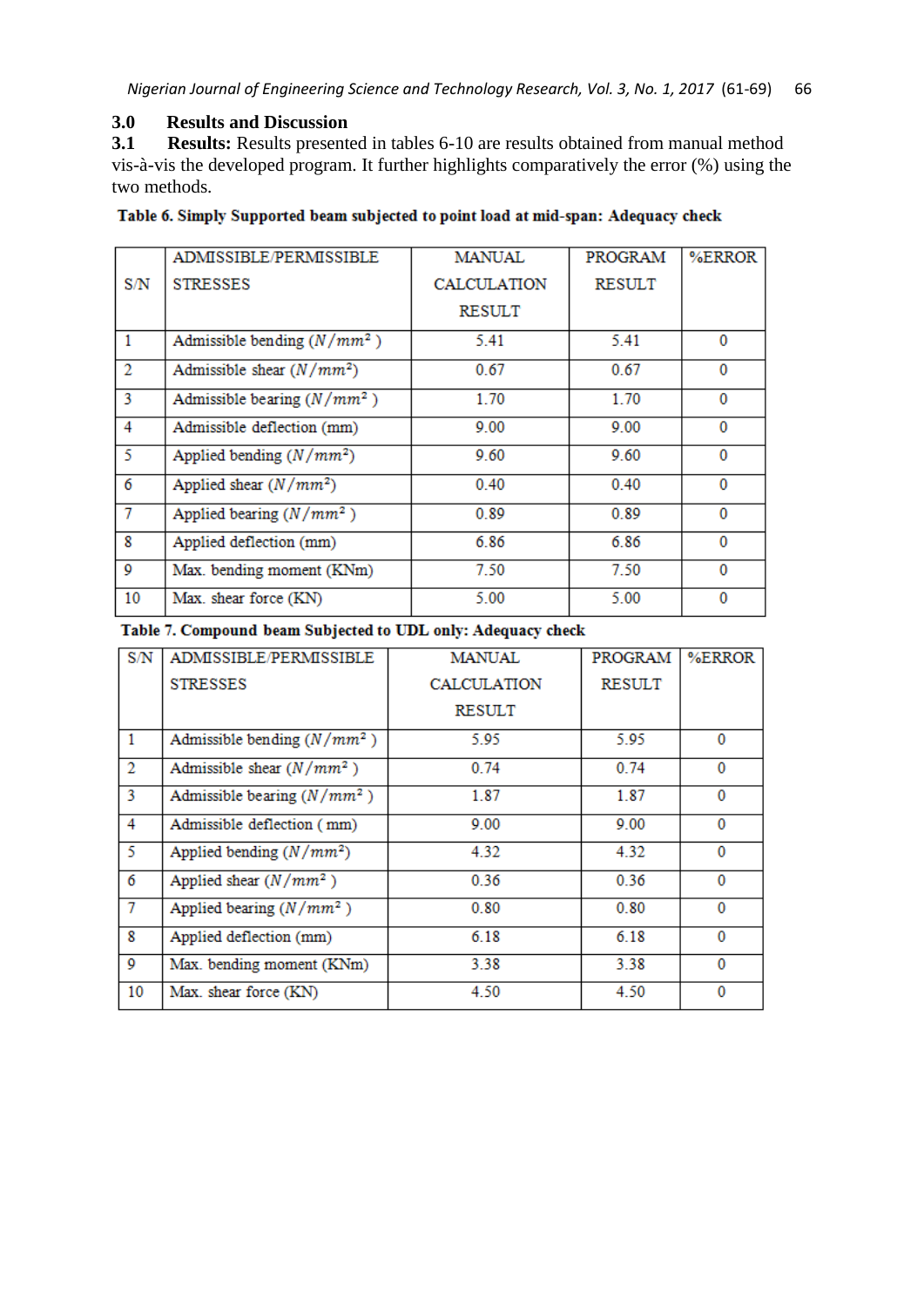| S/N            | ADMISSIBLE/PERMISSIBLE        | MANUAL      | <b>PROGRAM</b> | %ERROR |
|----------------|-------------------------------|-------------|----------------|--------|
|                | <b>STRESSES</b>               | CALCULATION | <b>RESULT</b>  |        |
|                |                               | RESULT      |                |        |
| 1              | Admissible bending $(N/mm^2)$ | 5.95        | 5.95           | 0      |
| 2              | Admissible shear $(N/mm^2)$   | 0.74        | 0.74           | 0      |
| 3              | Admissible bearing $(N/mm^2)$ | 1.87        | 1.87           | 0      |
| 4              | Admissible deflection (mm)    | 9.00        | 9.00           | 0      |
| -5             | Applied bending $(N/mm^2)$    | 8.16        | 8.16           | 0      |
| 6              | Applied shear $(N/mm^2)$      | 0.52        | 0.52           | 0      |
| $\overline{7}$ | Applied bearing $(N/mm^2)$    | 1.16        | 1.16           | 0      |
| 8              | Applied deflection (mm)       | 8.67        | 8.67           | 0      |
| Q              | Max. bending moment (KNm)     | 6.38        | 6.38           | 0      |
| 10             | Max. shear force (KN)         | 6.50        | 6.50           | 0      |

Table 8. Compound beam Subjected to UDL and point load: Adequacy check

## Table 9. Column Subjected to Compression only: Adequacy check

| ADMISSIBLE/PERMISSIBLE            | MANUAL             | PROGRAM | %ERROR |
|-----------------------------------|--------------------|---------|--------|
| <b>STRESSES</b>                   | <b>CALCULATION</b> | RESULT  |        |
|                                   | <b>RESULT</b>      |         |        |
| Admissible compression $(N/mm^2)$ | 3.05               | 3.05    |        |
| Applied compression $(N/mm^2)$    | 1 10               | 1.10    |        |

## Table 10. Column Subjected to Compression and Bending: Adequacy check

| S/N | ADMISSIBLE/PERMISSIBLE            | <b>MANUAL</b>      | PROGRAM       | %ERROR |
|-----|-----------------------------------|--------------------|---------------|--------|
|     | <b>STRESSES</b>                   | <b>CALCULATION</b> | <b>RESULT</b> |        |
|     |                                   | <b>RESULT</b>      |               |        |
|     | Admissible bending $(N/mm^2)$     | 5.98               | 5.98          |        |
|     | Admissible compression $(N/mm^2)$ | 177                | 1.77          |        |
|     | Applied bending $(N/mm^2)$        | 2.10               | 2.10          |        |
|     | Applied compression $(N/mm^2)$    | 1.00               | 1 00          |        |

## **3.2 Discussion**

Results presented in tables 6-10 are results obtained from manual method vis-à-vis the developed program. Comparatively, for all design parameters analysed using the adopted design data, the percentage error was found to be zero. This highlights the accuracy of the program which is of profound essence in design. It suffices to note that ease of use; speed and accuracy were major considerations in the development of this program. The whole process of the computerized analysis and design follows the same method and procedure as that done manually. It suffices, however to state that because of the language ability in presenting a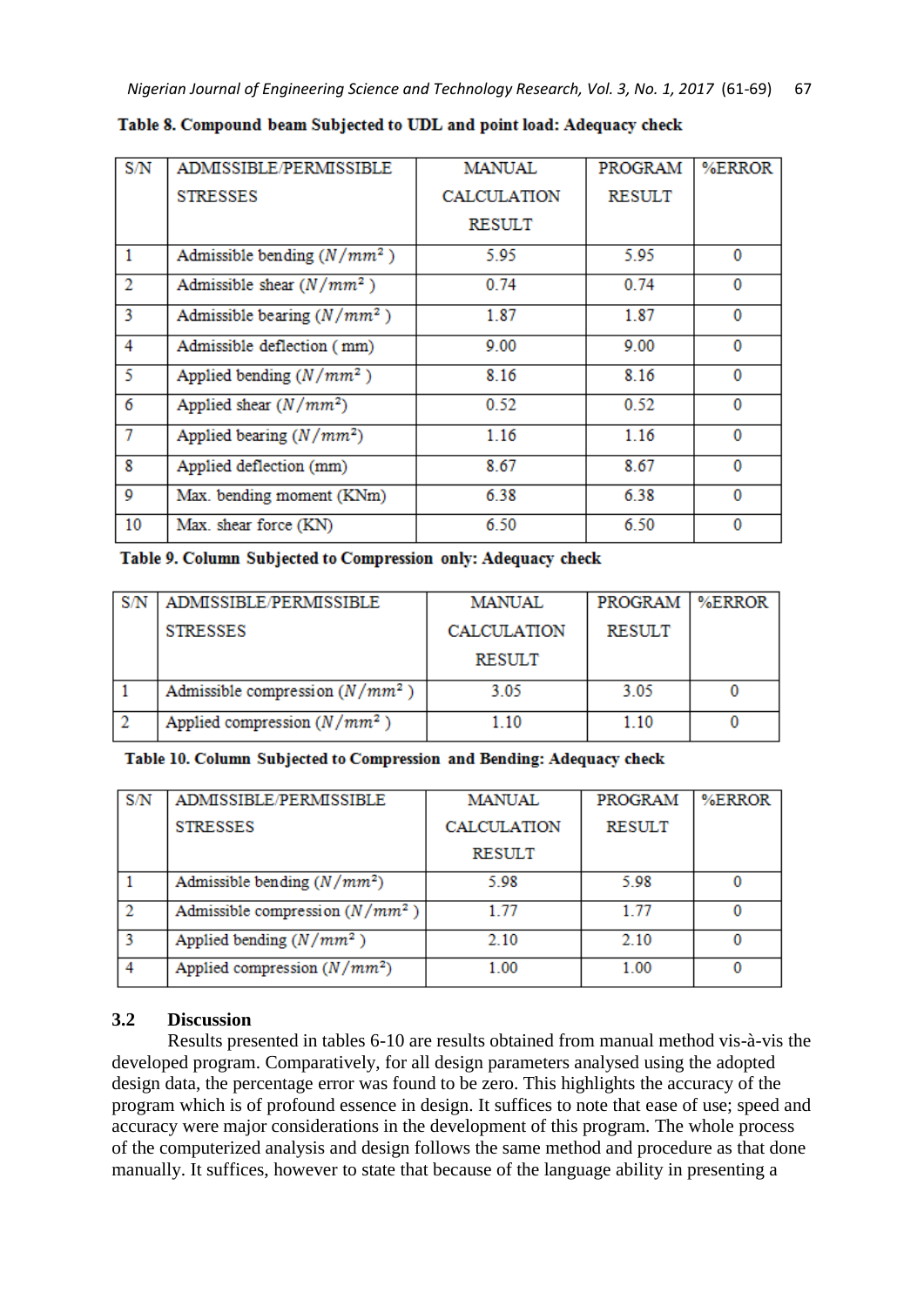visually appealing and interactive graphical interface as well as powerful interface to create codes for correct execution; hence, visual basic was chosen as the programming language for this research study.

Furthermore, it can be observed from the tables that, comparison between the manual results and the results obtained using the developed program reveals that both results are essentially the same. This clearly highlights the accuracy and reliability of the developed program. Lastly, the essence of speed in the analysis and design as a key factor of consideration bearing in mind accuracy was justified. Thus in cases where there is need for the analysis and design of a large number of sectional elements for a timber structure, the speed and ease of doing this can obviously be justified using this program.

## **4.0 Conclusion**

The following has been achieved in the development of this program

i. The manual analysis and design of the two structural elements (beams and columns).

ii. The development of algorithm for the program.

iii. The development of visual basic code for the analysis and design of the two structural elements.

The program ran successfully with reasonable speed and reliability, thus achieving the basic aim of carrying out this research work. Furthermore, it is observed that it is less cumbersome, enormously saves time and reduces errors to its barest minimum level as compared with analytical approach which has a limiting point in cases of complex analysis and design.

#### **5.0 Recommendation**

It is recommended that a more extensive research be fashioned out using Visual Basic programming language to be used in the execution of complex timber structural analysis and design such as, analysis and design of wood bridges, timber piles, form work and false work as well as timber roof trusses.

## **References**

- 1. Akinyokun, O.C. (1991). *Computers and programming using FORTRAN 77.* Alagbaka, Akure: New Era Commercial Press.
- 2. Aggarwal, K. K. and Yogesh, S. (2004). *Software Engineering*. <sup>3th</sup> Ed. New Delhi: New Age International Publishers Limited.
- 3. Randall, W., Thomas, J. A. and Puckett, P.E. (1996). *Analysis, Design, Rating, and Drafting of Wood Bridge Superstructures*, Ph.D. thesis, University of Wyoming, Wyoming.
- 4. Adesogan, S. O (2013). Wooden materials in building projects: Fitness for roof construction in south western Nigeria, Journal for Civil Engineering and Construction Technology, Vol. 4, No 7, Pp. 217-233.
- 5. Aguwa, J. I (2012). *Reliability Assessment of the Nigerian Apa (Afzeliabipindensis) TimberBridge Beam Subjected to Bending and Deflection Under the Ultimate Limit State of Loading*. International journal of engineering and technology, Vol. 2, PP 1077-1088.
- 6. Lipshutz, S. and Poe, A. T. (1978) *Schaum's Outline theory and problems of programming with FORTRAN 77*. New York, USA: McGraw-Hill Incorporated.